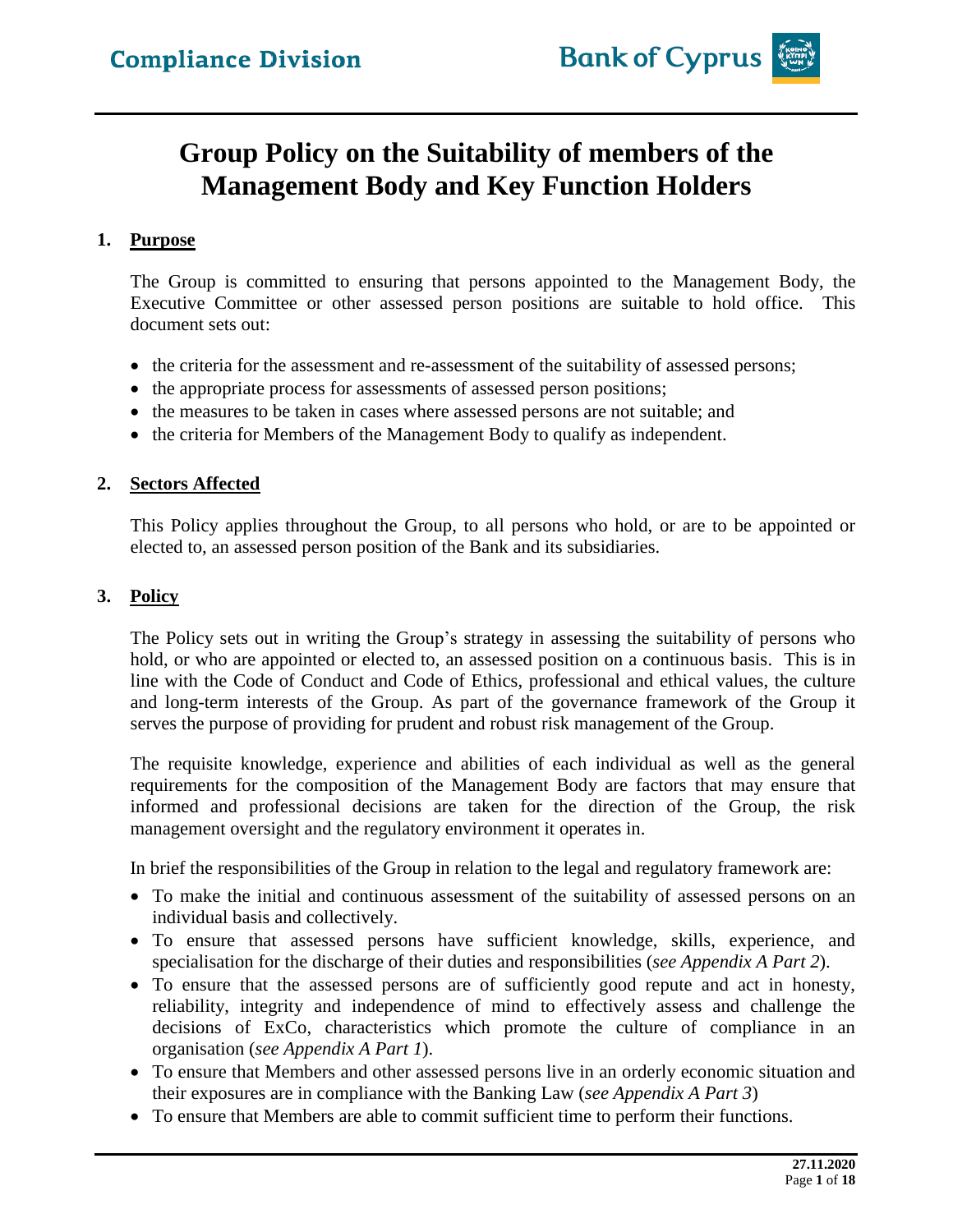

- To ensure that the NCGC adopts the necessary internal policies for the assessment of the suitability of assessed persons taking into account diversity as per the Group Board Diversity Policy.
- To ensure that sufficient human and financial resources are dedicated for induction and ongoing training of members of the Management Body.
- To set down the measures implemented when assessed persons are not considered fit and proper.

The suitability assessment is mandatory before the appointment and the information that a position is assessed must be specified in the job description of key function holders and other assessed persons.

Key function holder positions must be regularly reviewed, at least once a year and upon any structural change of the organization.

The NCGC shall set the criteria for the assessment of the suitability of assessed person in accordance with the provisions of the Assessment of the Suitability of Members of the Management Body and Key Function Holders of Credit Institutions Directive of 2020 (the CBC Directive) taking into account the Group Nominations Policy and the Group Board Diversity Policy for members of the Management Body. The Committee shall adopt an appropriate succession plan for the members of the Management Body, taking into account inter alia, the expiry of each member's term of office to avoid multiple members being replaced at the same time.

### **Criteria to determine if an assessed person is suitable**

## **3.1.1 General criteria**

A person must fully satisfy the following criteria to be considered suitable to hold an assessed person position:

- Competence
- Character
- Diligence
- Honesty
- Integrity
- Sound Judgment
- Personal reliability
- Good reputation

A person is considered to be of good repute if there is no evidence to suggest otherwise and no reason to have reasonable doubt about his/her repute. On the opposite end, a person shall not be considered to be of good repute, if his/her personal or business conduct gives rise to any material doubt about his/her ability to ensure the sound and prudent management of the Group.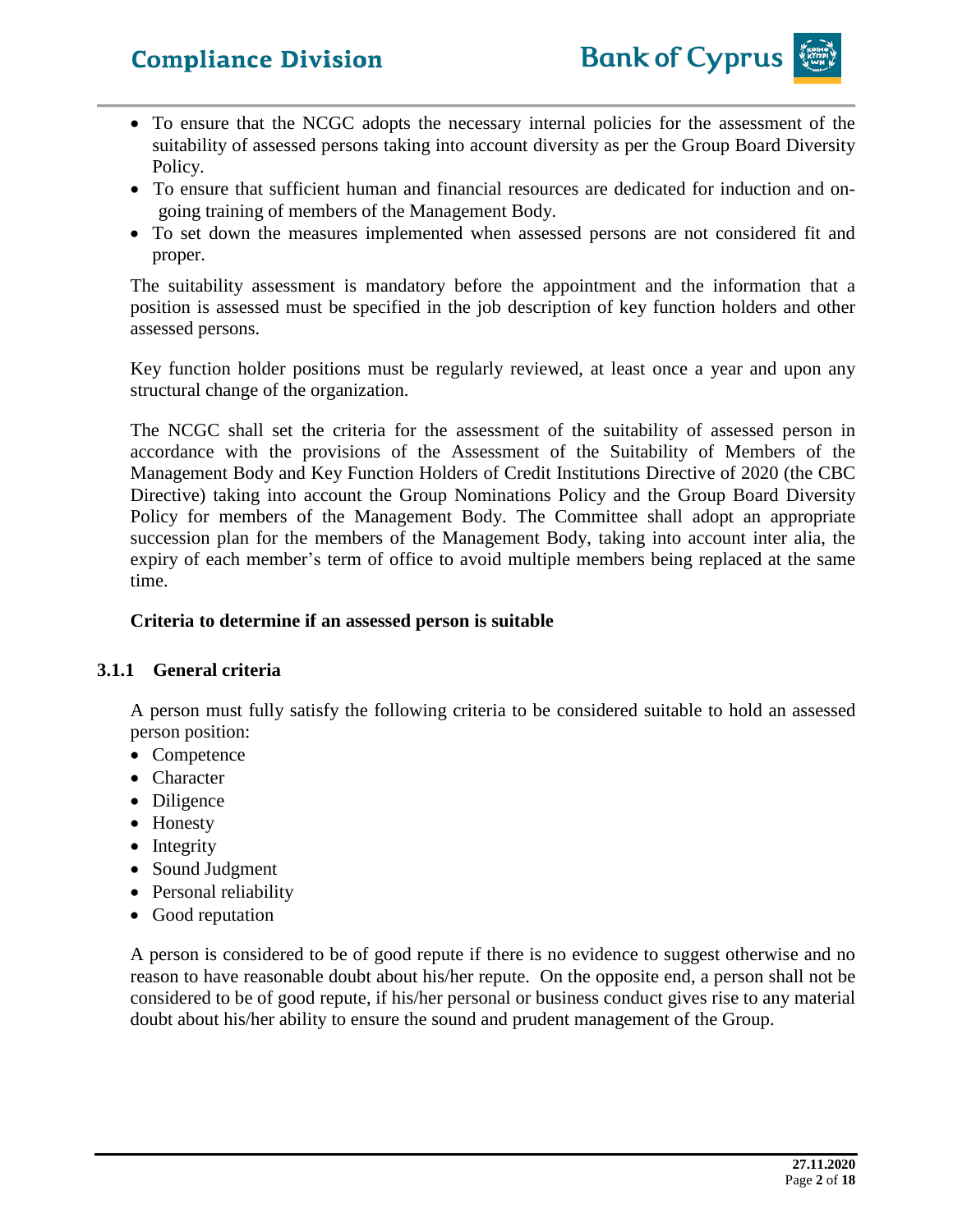

Notwithstanding the factors included in Appendix A, it remains a matter for the Board to make the final decision as to whether or not a person is suitable to hold an assessed person position.

This decision is subject to the CBC/ECB's powers to disqualify a person from holding an assessed person position or directing that they be not appointed or removed from a position.

#### **3.2 Process for suitability assessments and reassessments**

Generally, assessments of a person's suitability for an assessed person position must be conducted:

- Before the person is appointed
- After their appointment should negative information relative to the assessment become known to the Bank and
- When re-appointing Members, if the requirements of the position have changed or if the Member is appointed to a different position within the Management Body
- On an on-going basis.

Assessed persons must inform the Bank immediately should there be any change relative to the information they have supplied on the personal Questionnaire.

By January 31st each year, assessed persons will provide the Company Secretary with a declaration notifying any changes to their circumstances.

The Group will also carry out a suitability assessment if a person is replacing a key function holder when the latter is unable to perform his/her duties and the period of absence exceeds 6 months (or in case of unexpected absence). The personal questionnaire of the replacement must be submitted within 10 days of assumption of the position.

#### **Process of assessment and review**

Assessments of suitability are to be built in:

- The Board and the NCGC's procedures for considering candidates for nomination or appointment as a member of the Board.
- The Board's and the RC's procedure for considering candidates for appointment as the Chief Risk Officer and Information Security Officer.
- The Board's and the AC's procedure for considering candidates for appointment as Director of Internal Audit and Director of Compliance.
- Risk Management's process for appointing members of Credit Committees or persons having open approval
- The Group's recruitment and promotion processes for other assessed person positions.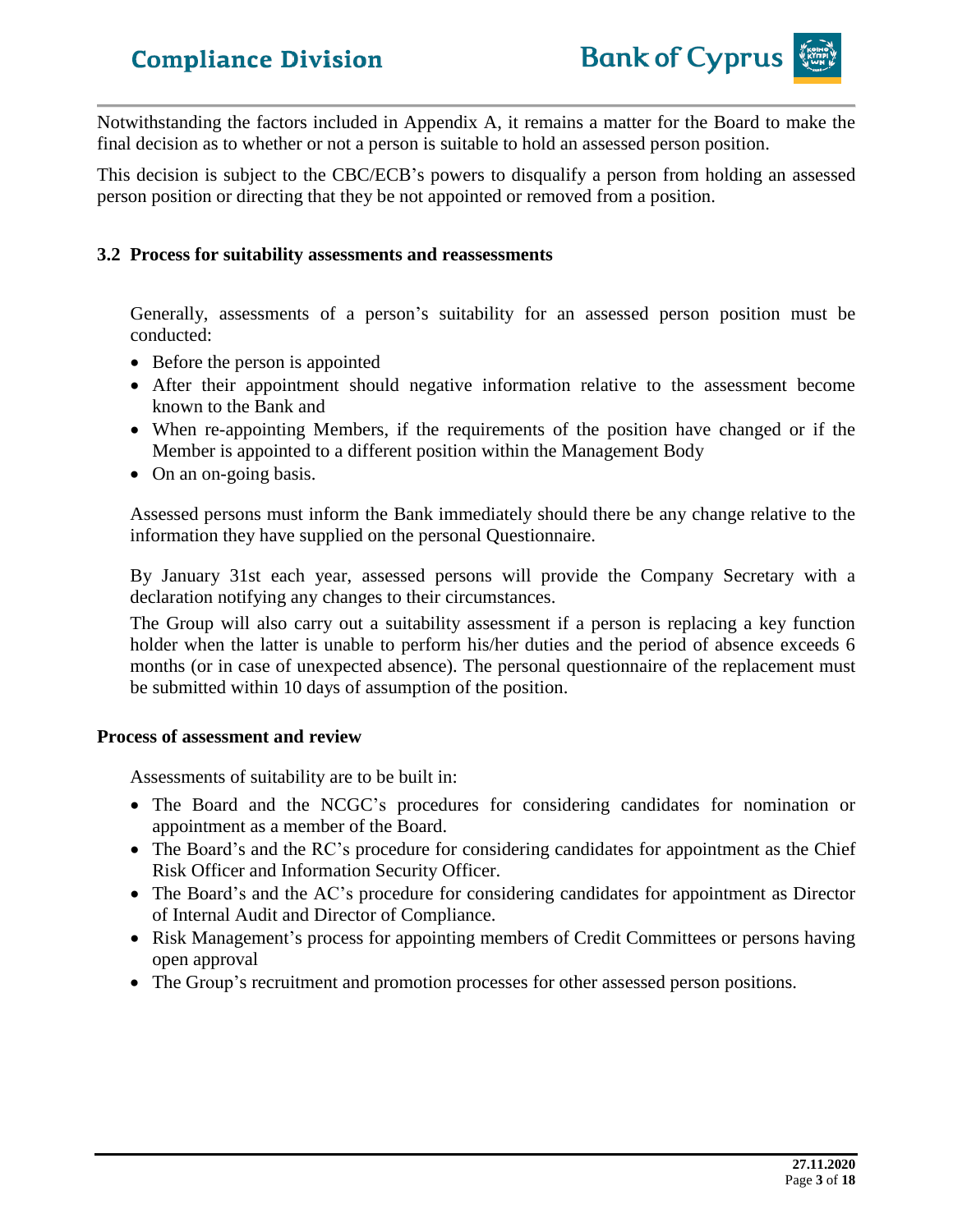

The assessment procedure may commence at the stage of preparing a short-list of candidates for the position. The Bank will require each candidate for Member or Key Function Holder to complete the personal Questionnaire of the CBC and provide relevant information (see Appendix B). which will be assessed by the NCGC, the RC, the AC or the CEO respectively, who will submit relevant recommendations to the Board. Other assessed persons may be required to complete the short questionnaire prepared by CD.

When conducting an assessment, the CD may seek further information from, or clarification for any matter or information, from the person who is the subject of the assessment.

Assessed persons will be provided on an on-going basis with training opportunities, especially in cases where specific needs and skills are identified. In the case of the members of the Management Body the Company Secretary will ensure such training needs are met.

## **3.2.1 Collective suitability of the Management Body**

The collective suitability of the Management Body should be assessed or re-assessed in particular:

- a) When material changes to the composition of the Management Body occur including:
	- Appointment of new Members, including as a result of a direct or indirect acquisition or increase of a qualifying holding in the Bank;
	- Re-appointment of Members, when the requirements of the position have changed or when the Members are appointed to a different position within the Management Body;
	- When appointed or re-appointed Members cease to be members of the Management Body.
- b) When there is a material change to the Group's business model, risk appetite or strategy or structure at individual or group level;
- c) As part of the review of the internal governance arrangements by the Management Body;
- d) In any event that can otherwise materially affect the collective suitability of the Management Body;
- e) On an on-going basis.

It will be a condition of continuing appointment that the candidate provides his/her consent for this information to be gathered and used by the Group for the purpose of the assessment. The consent must also include consent for the information to be provided to the CBC/ECB or CySEC if necessary.

#### **Decision standards for suitability assessments**

## **3.2.2 Suitability considerations**

The Group must apply prudent judgment in determining whether the person could be considered suitable for the assessed person position and need not make enquiries about matters that are unlikely to be material.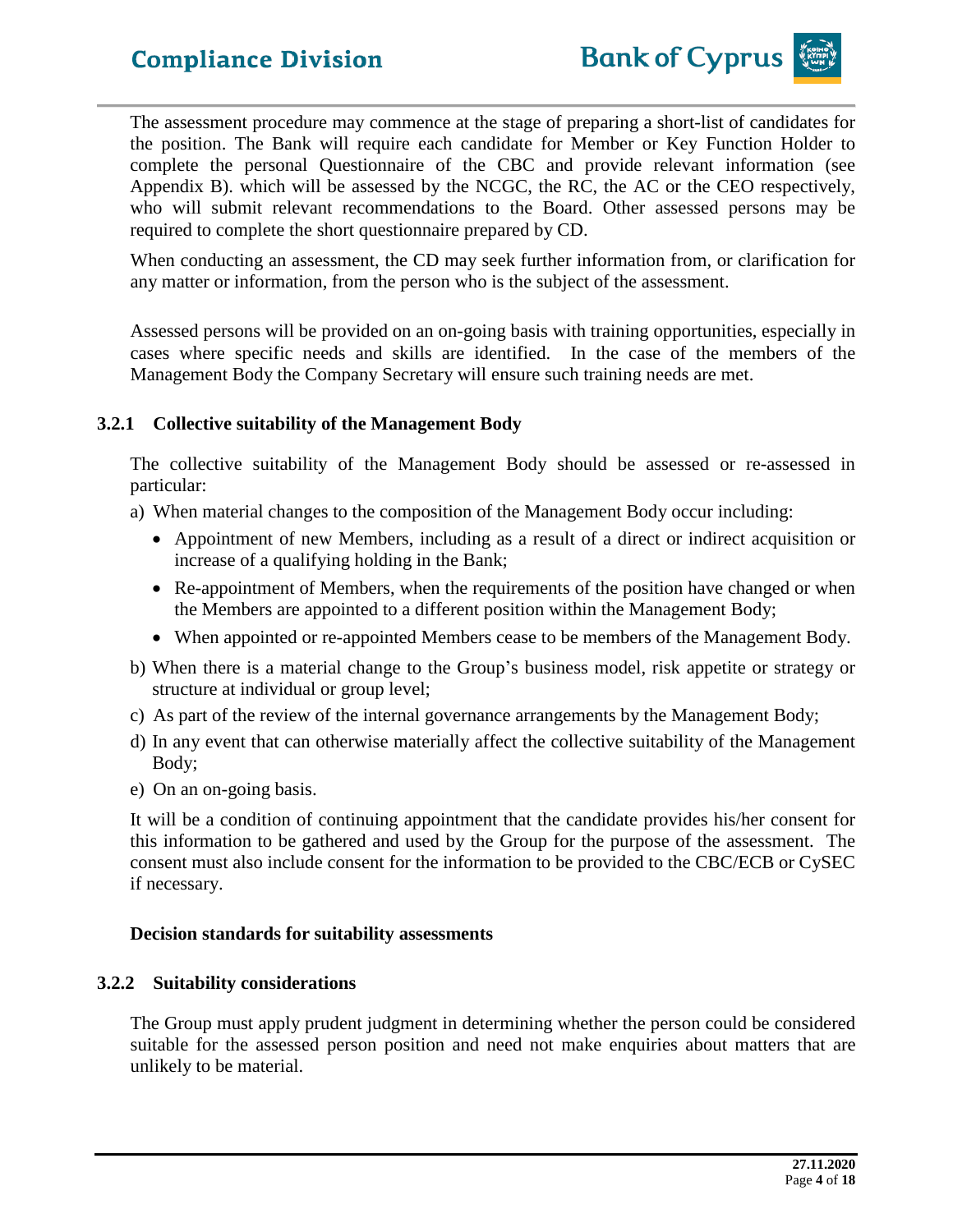

## **3.2.3 When an assessed person is no longer suitable**

If the Bank's assessment or re-assessment of an individual concludes that the person is not suitable to be appointed then that person shall not be appointed or if already appointed should be replaced. If the Bank's assessment or re-assessment identifies easily remediable shortcoming in the individual's knowledge, skills experience, appropriate corrective measures should be taken to overcome those shortcomings in a timely manner.

If the Bank's assessment or re-assessment concludes that the Management Body is not collectively suitable then the Bank should take appropriate corrective measures in a timely manner.

Appropriate measures might include but are not limited to:

- a) A replacement of Member or Members;
- b) Adjustment of responsibilities between Members; and
- c) Training of individual members or the Management Body as a whole to ensure that its collective knowledge and experience is sufficient.

If any assessed person becomes aware of any matter which may prevent the person from continuing to be assessed as a suitable person, he/she must immediately notify the CD or the Chairman of the Board who with the assistance of the Company Secretary will arrange for a new suitability assessment to be carried out.

#### **3.2.4 Reporting to the CBC when an assessed person is not suitable**

The Bank must inform the CBC without delay of any shortcomings identified concerning any Members and the Management Body's collective composition. The CBC must also be informed

- for any shortcomings identified concerning the Heads of internal control functions or other key function holders.
- When any Non-Executive Member or member of a subsidiary board exceeds the exposure limits set by the Banking Law

The information must include the measures taken or envisaged to remedy those shortcomings and the timeline for implementation.

Should the CBC decide that the measures taken are insufficient it may enforce appropriate corrective measures.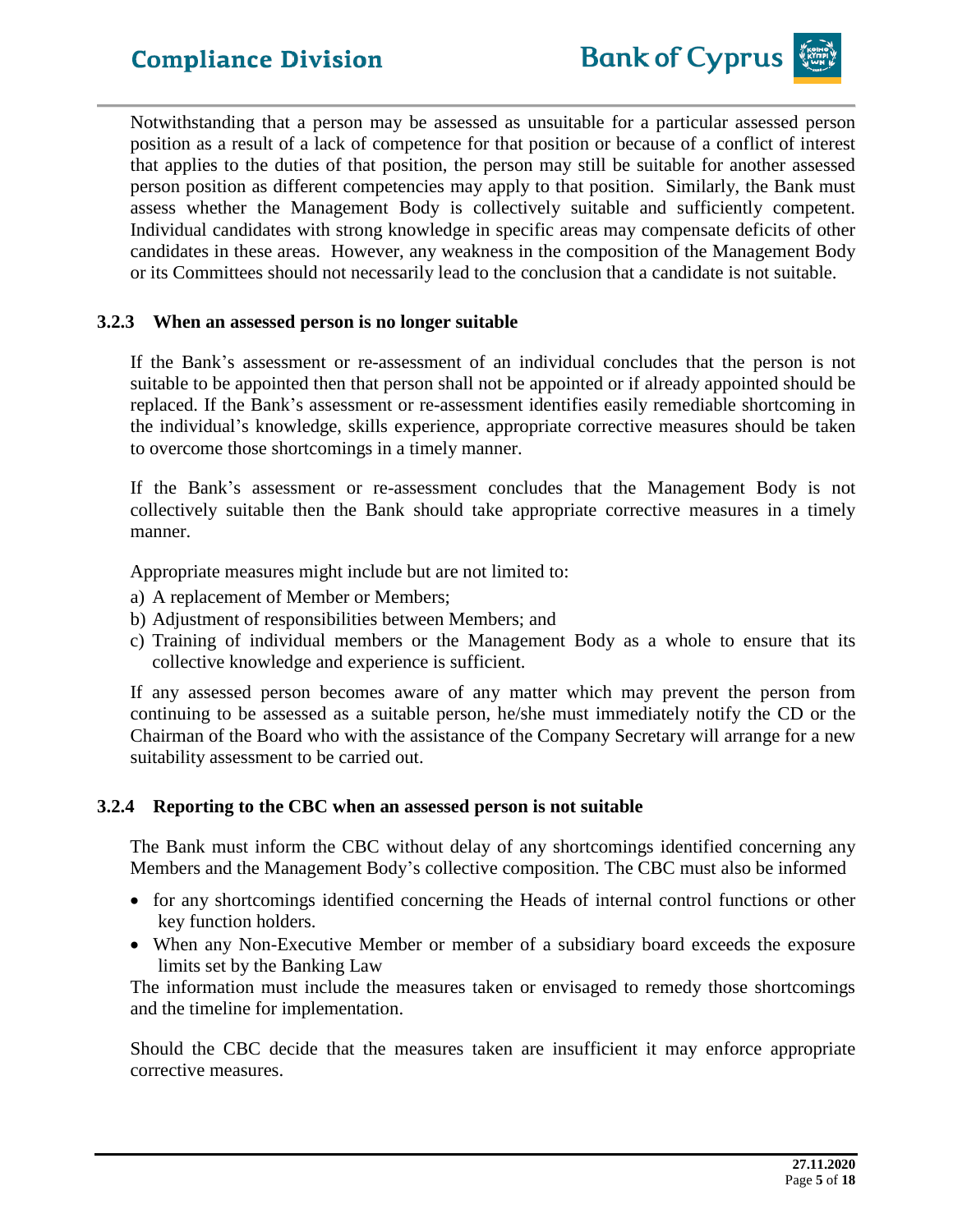

#### **BOC Whistleblowing Policy**

The Board has adopted a Group Whistleblowing Policy on disclosure of matters of concern, which is clearly communicated to Members of the Management Body and employees of the Group.

That policy allows and encourages any Member of the Management Body, officer, employee to raise their concerns confidentially, eponymously or anonymously, including reporting on issues that may be relevant to the suitability of a person to hold an assessed person position.

The Group must investigate any information reported in accordance with the Group Whistleblower Policy and ensure that all of the protections and immunities for reporting persons set out in that policy are applied.

#### **3.3 Reporting requirements**

The Management Body must ensure that in consultation with the Company Secretary, the Group complies with all reporting requirements. This responsibility is delegated to the CD.

The following information must be reported to CBC for each assessed person:

- The CBC's Questionnaire with all necessary documents attached;
- The privacy statement of the CBC/ECB; and

• A statement of whether the person has been assessed under the Group Policy on the Suitability of members of the Management Body and Key Function Holders.

It is the responsibility of the Group to ensure that the information required above remains correct for all its assessed persons. Notification must be made to CBC within 7 days of any change in the above information as it pertains to an assessed person, or for any new appointment.

In the case of a non-scheduled departure of a Member or Key Function Holder, that person must notify on the day of his/her departure or soon thereafter the CBC explaining the reasons for his/her departure.

By the 31st July of each year a list of all assessed persons as of June 30th is notified to the CBC.

This Policy must be submitted to the CBC once approved by the Management Body. Should there be significant modifications to the Policy the updated Policy is submitted to the CBC within a month from the day of the approval of the updated version.

#### **Monitoring and review**

This Policy is monitored as to its application principally by the CD and the NCGC. The Policy will be reviewed and approved by the NCGC at least annually.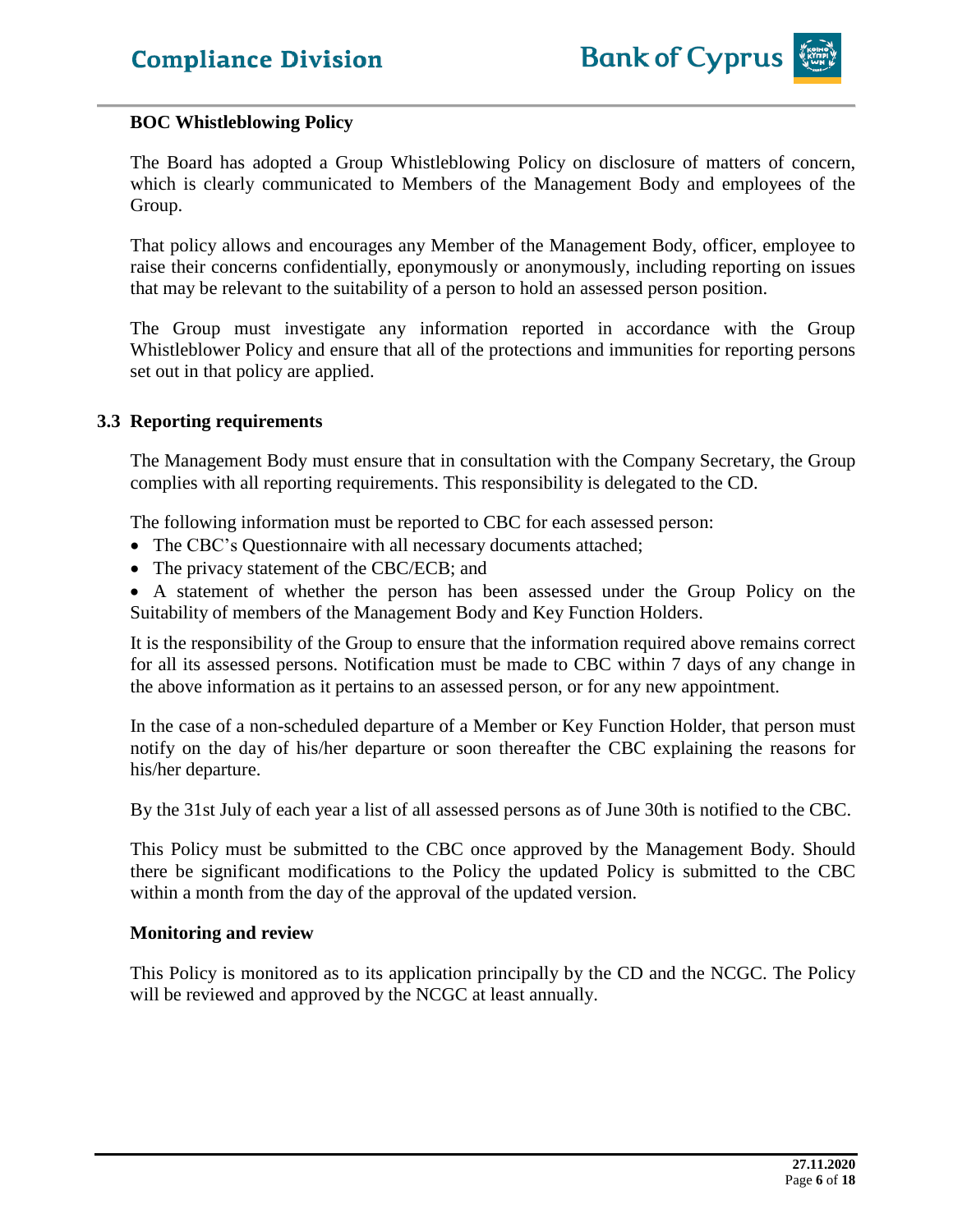## **Privacy**

In carrying out a suitability assessment, personal information (including sensitive information) about an applicant or employee may be collected. Each person must provide the Group with all information and documentation that the Group reasonably requests (including evidence of sound financial standing (including exposures of their connected parties)), and any other information that may be relevant for the purpose of completing a suitability assessment for assessed person positions.

The person to whom the information applies, may in accordance with Law providing for the Protection of Natural Persons with regard to the Processing of Personal Data and for the Free Movement of such Data of 2018 (Law 125(I)/2018), gain access to the information by contacting the CD.

If personal information (including sensitive information) is collected it will be used to:

- Assess a person's suitability
- Comply with legislative and regulatory requirements
- Perform administrative functions including risk management, record keeping, archiving, staff training; and
- Manage the Group's rights and obligations under its license

Assessed persons will be required to sign a privacy statement to be submitted together with the Questionnaire before any assessment can be carried out by the CBC/ECB.

## **3.4 Document Retention**

The Group must:

- Document all information considered in assessing the suitability of a person for a particular role
- Immediately destroy documentation gathered for an unsuccessful applicant relating to assessment conducted as a component of the recruitment process
- Retain documentation relating to the assessment of a person for a role for a period of 7 years following the person ceasing to hold any role.

The CD must ensure that full documentation of all assessments carried out under this Policy is maintained and is available for inspection by the Board or the CBC/ECB at any time.

## **4. Definitions**

Member is a proposed or appointed member of the Management Body of the Group.

An assessed person is:

- A member of the Management Body (Board of Directors);
- A Key Function Holder
- A person with an open approval or a member of a credit committee

A Key Function Holder is:

• A member of the Executive Committee;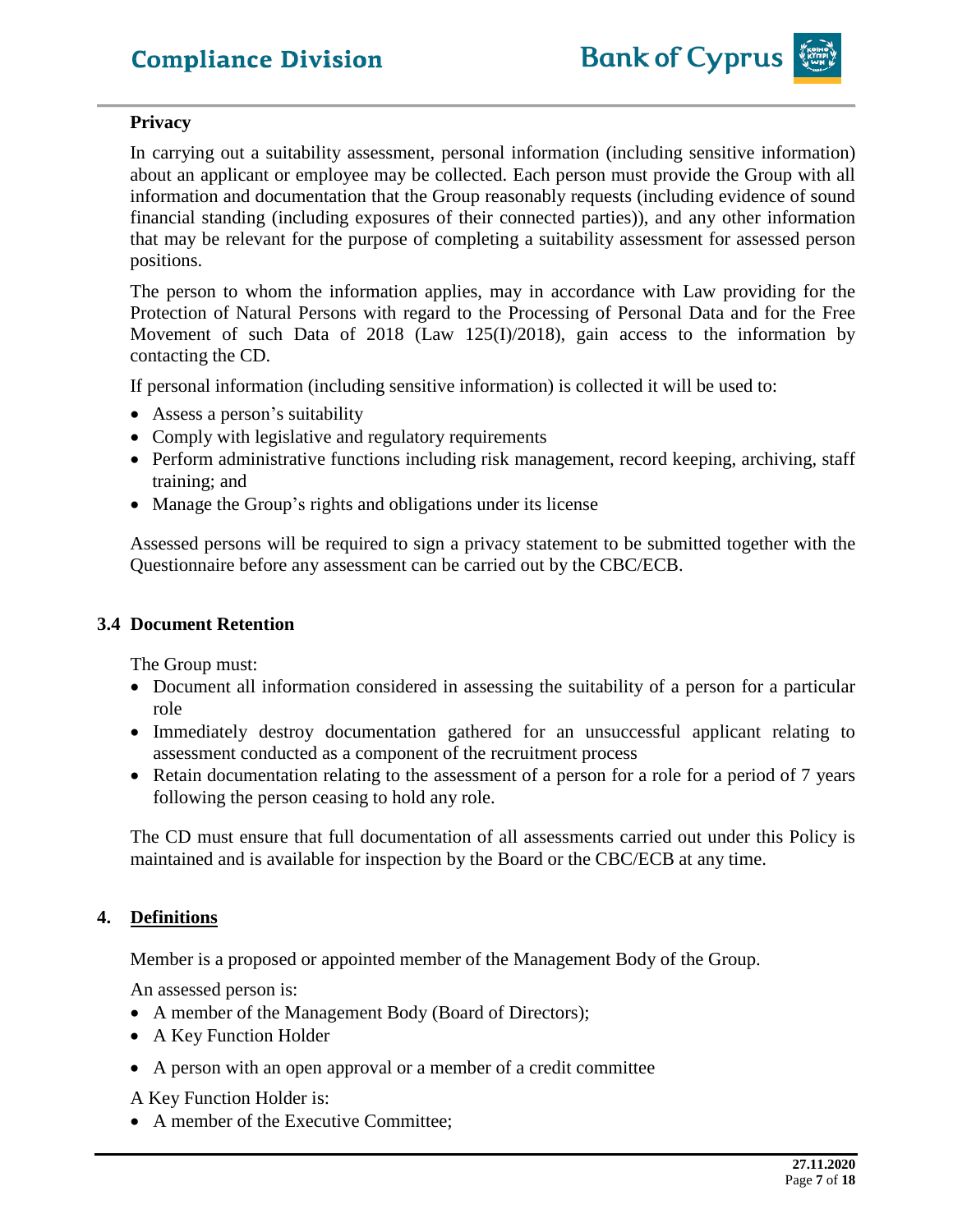

- The Head of a Control Function (Internal Audit, Risk Management, Compliance, Information Security);
- The CFO;
- Other staff that report to Board Committees;
- Employees who meet the qualitative or quantitative criteria established in Articles 3 and 4 of Commission Delegated Regulation (EU) 604/2014 defined as MRTs as identified by the Bank and approved by the NCGC.
- Any other person which CD determines as a person that plays a significant role in the management or control of the Group, or that the person's activities may materially impact on the Group's operations; and
- Persons to be appointed or elected to any such position of the Bank and its Regulated subsidiaries.

## **5. Roles & Responsibilities**

All responsibilities should be clearly assigned, explained and monitored (please refer to *Appendix C*)

## **6. Legal & Other Framework**

The legal framework is governed by/includes:

- Business of Credit Institutions Law of 1997 as amended ("Banking Law")
- The Assessment of the Suitability of Management Body and Key Function Holders of Credit Institutions Directive of 2020 issued by the CBC (179/2020) "the CBC Directive"
- The Guidelines on the assessment of the suitability of members of the management body and key function holders issued by the EBA
- The ECB guide to fit and proper
- Directive 2013/36/EU on access to the activity of credit institutions and the prudential supervisions of credit institutions and investment firms (CRD IV).

*The information contained on this website is provided only as general information. The material on this website is owned by Bank of Cyprus Holdings Plc.*

*While Bank of Cyprus Holdings Plc endeavors to keep information up to date, it makes no representations or warranties of any kind, express or implied, about the completeness accuracy, suitability or availability with respect to the information contained on the website for any purpose. Any reliance you place on such information is therefore strictly at your own risk.* 

*In no event will Bank of Cyprus Holdings Plc be liable for any loss or damage including without limitation, indirect or consequential loss of damage, or any loss or damage whatsoever arising out of, or in connection with the use of this website's information.*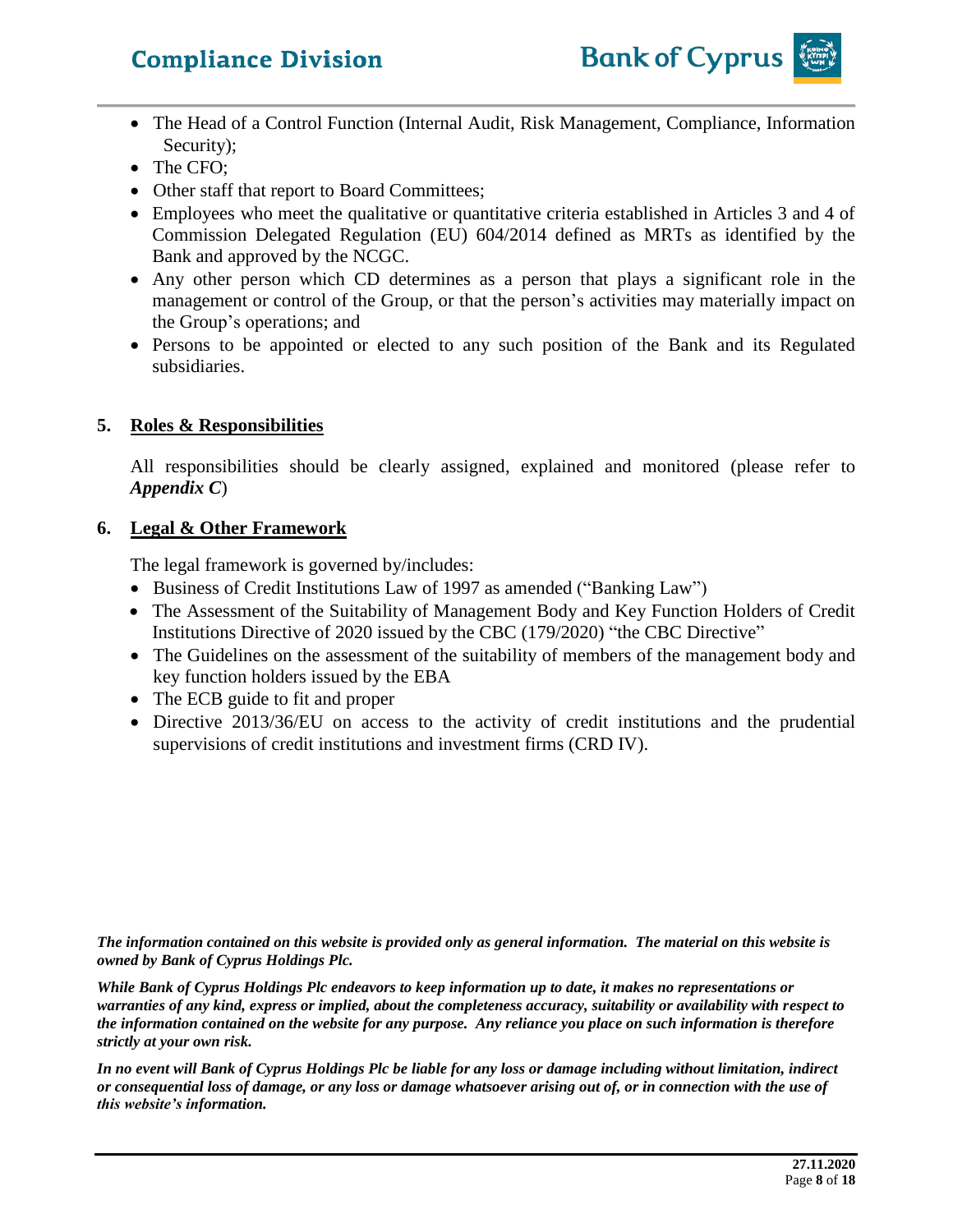

#### **Appendix A**

## **Factors to consider when assessing the fitness and probity of assessed persons**

#### Part 1

When considering the reputation and integrity of a person the following circumstances are to be considered as particularly serious and as such damaging to the personal reliability of the candidate*.*

#### *1. Legal/regulatory proceedings*

- The person is disqualified under the criteria set in the Banking Law and the Directive of the CBC
- Grounds for exclusion from a business license according to relevant local Industrial Code
- Convictions under criminal law and accumulation of relevant sanctions under regulatory framework
- Administrative or supervisory action
- Pending judicial proceedings or penal proceedings or ongoing criminal investigations that are relevant for the position to be filled.

If there have been convictions or if proceedings are pending in any country, further information must be gathered and the person concerned shall be contacted directly to provide more detailed information about the actual circumstances of the case at hand.

Whether the facts are relevant or not for a specific position must be determined on a case-bycase evaluation after considering the following criteria:

- Type of convictions
- Amount of penalty or indictment
- Level of appeal
- Punishment received
- Degree of wrongdoing
- Instance which pronounced sentence
- Time elapsed since the sentence
- Surrounding, including mitigating circumstances
- Seriousness of any relevant offence or administrative or supervisory action
- Relevance of the offence or administrative or supervisory action to the proposed position
- Repeated offences
- Impact on the reputation

#### *2. Fulfillment of professional standards*

The professional career of the candidate shows a development which allows for the assumption that he has acted in compliance with legal regulations and in a professional way. Indications to the contrary are:

• Exclusion from a managerial function by a regulatory authority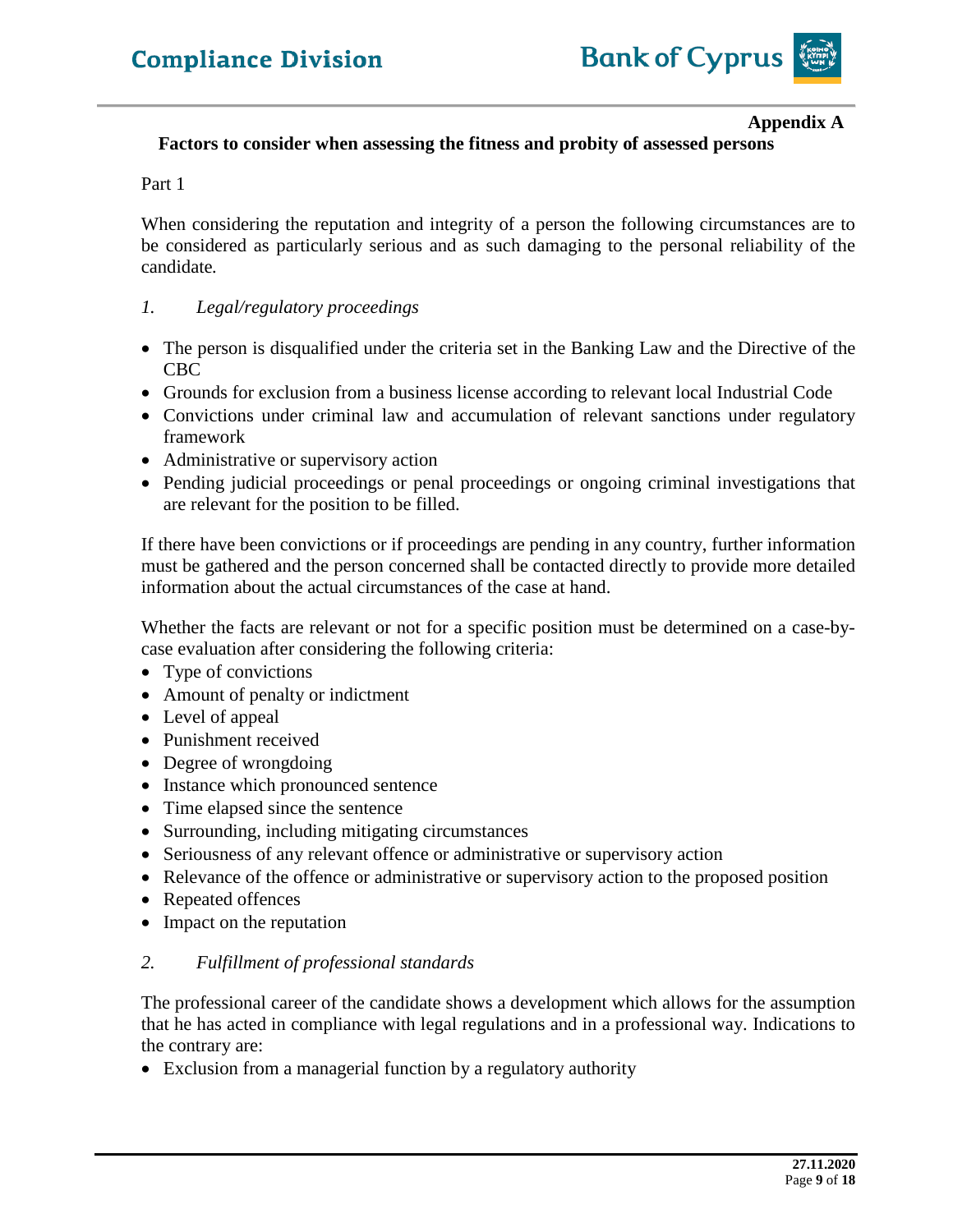

- A demonstrated lack of willingness to comply with legal obligations, regulatory requirements or professional standards, or acting in an obstructive, misleading or untruthful way when dealing with regulatory bodies or a court
- Reprimands, or disqualification, or removal, by a professional or regulatory body in relation to matters regarding the person's honesty, integrity, or business conduct
- Perpetration or participation in negligent, deceitful, or otherwise discreditable business or professional practices;
- Bad repute in any business or financial community or any market
- Gaps in the CV of a candidate

For persons appointed to Credit Committees or hold approval limits No disciplinary measures (excluding verbal or written reprimand).

## *3. Orderly economic situation*

- The candidate lives in an orderly economic situation
- No commencement of bankruptcy/liquidation proceedings over the assets of the candidate or of a legal entity on whose business the candidate is (or was) entitled to exert considerable influence.
- Information about the credit standing of the candidate obtained from the relevant local authority or from internal means/channels (e.g. ARTEMIS system) or from a similar foreign institution allows for the conclusion that the candidate handles his/her financial affairs in a prudent manner and/or has not assumed unreasonably high financial obligations.
- Information whether tax payment obligations (or other obligations toward the state) of the candidate are fulfilled.
- For persons appointed to Credit Committees or hold approval limits that they meet the eligibility criteria of Risk Management i.e.
	- o Personal accounts do not present arrears /excesses > 30dpd or arrears /excesses  $\geq 2.500$ , both in BOC and other Financial Institutions
	- o Staff Account Management Department does not have information that the person is strategic defaulter or constantly presents arrears /excesses on his personal accounts.

Whether the economic situation of a candidate can be considered to be orderly or not shall be evaluated based on data with regard to the existence of insolvency proceedings and the ability of the candidate to fulfill his/her financial obligations.

Non-executive Members or members of other subsidiary boards must not have exposures (including those of their connected parties) of more than  $\epsilon$ 500k as per the Business of Credit Institutions Law of 1997 to 2020.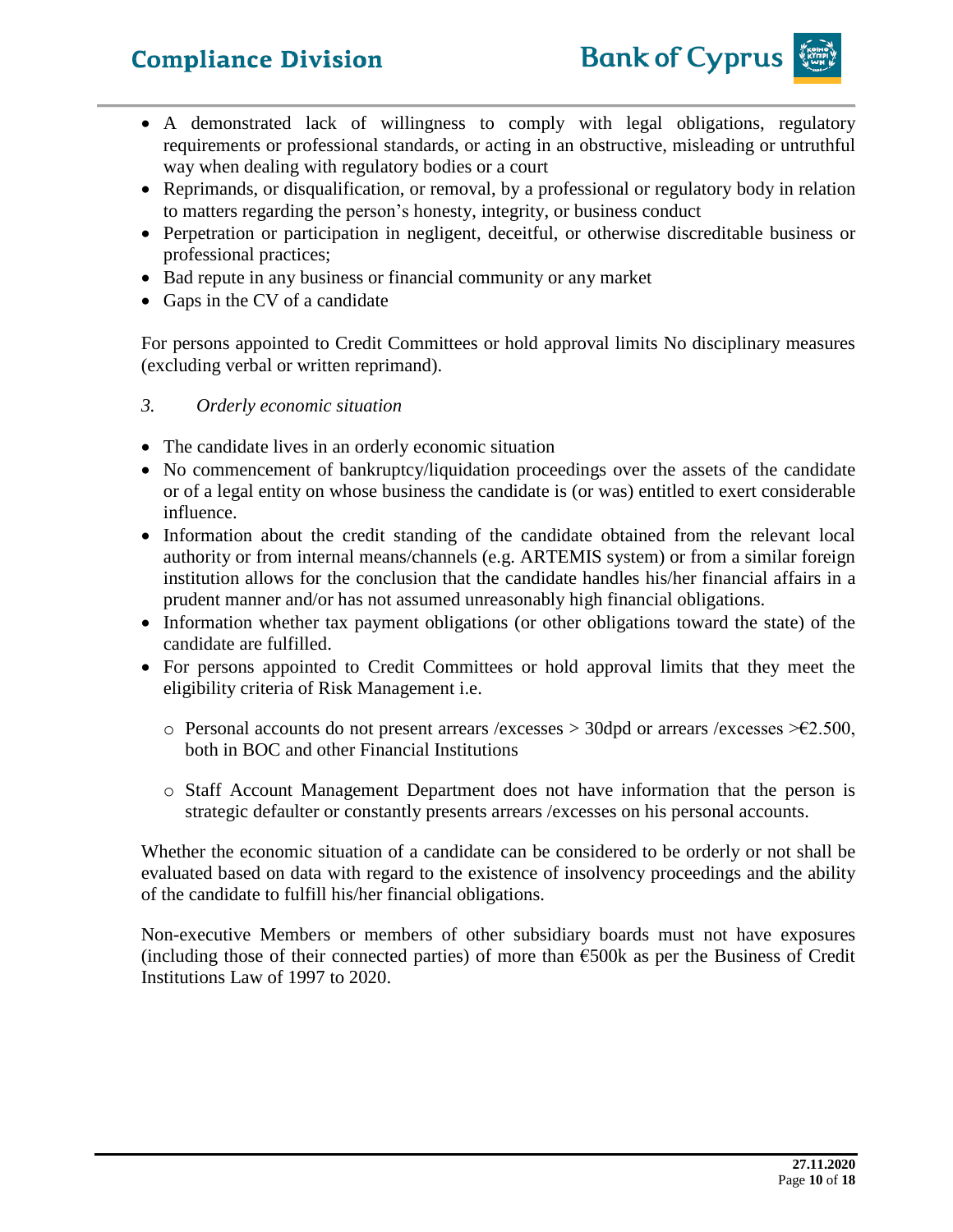

#### Part 2

When evaluating the experience, skills and knowledge of potential assessed persons the Group will consider and assess:

The role and duties of the position and the required capabilities;

- The knowledge and skills attained through education, training and practice;
- The practical and professional experience gained in previous positions; and
- •The knowledge and skills acquired and demonstrated by the professional conduct of the assessed person

Assessment of experience, skills and knowledge will depend on a number of factors. Such factors will include but not be limited to:

- The person's character, competence and suitability relative to the duties involved, including whether the person:
	- o Possesses the necessary skills, knowledge, expertise, diligence and soundness of judgment to undertake and fulfill the particular duties and responsibilities of the particular position;
	- o The level and object of the individual's education and whether it is relevant to the banking or financial sector or other relevant sectors such as economics, law, accounting, auditing, administration, financial regulation information technology and quantitative methods may in general be considered as relevant to banking and financial services;
	- o Studies equivalent to a university degree or a recognized professional qualification relevant to financial matters and an adequate knowledge of the banking or financial sector;
	- o Knowledge in the following fields:
		- a) Banking/Financial markets
		- b) Legal requirements and Regulatory framework conditions
		- c) Strategic planning and corporate management
		- d) Risk management
		- e) Understanding of how banks work and of the risks involved in their activities
		- f) Company organization, governance and control
		- g) Accounting for banks
		- h) Interpretation of bank key figures
	- o Adequate professional experience in corporate management or supervisory and control functions.

Below is a non-exhaustive list of relevant skills, referred to above, that the Bank should consider using when performing its suitability assessments:

- o **Authenticity:** is consistent in word and deed and behaves in accordance with own stated values and beliefs. Openly communicates his or her intentions, ideas and feelings, encourages an environment of openness and honesty, and correctly informs the supervisor about the actual situation, at the same time acknowledging risks and problems.
- o **Language:** is able to communicate orally in a structured and conventional way and write in the national language or the working language of the institution's location.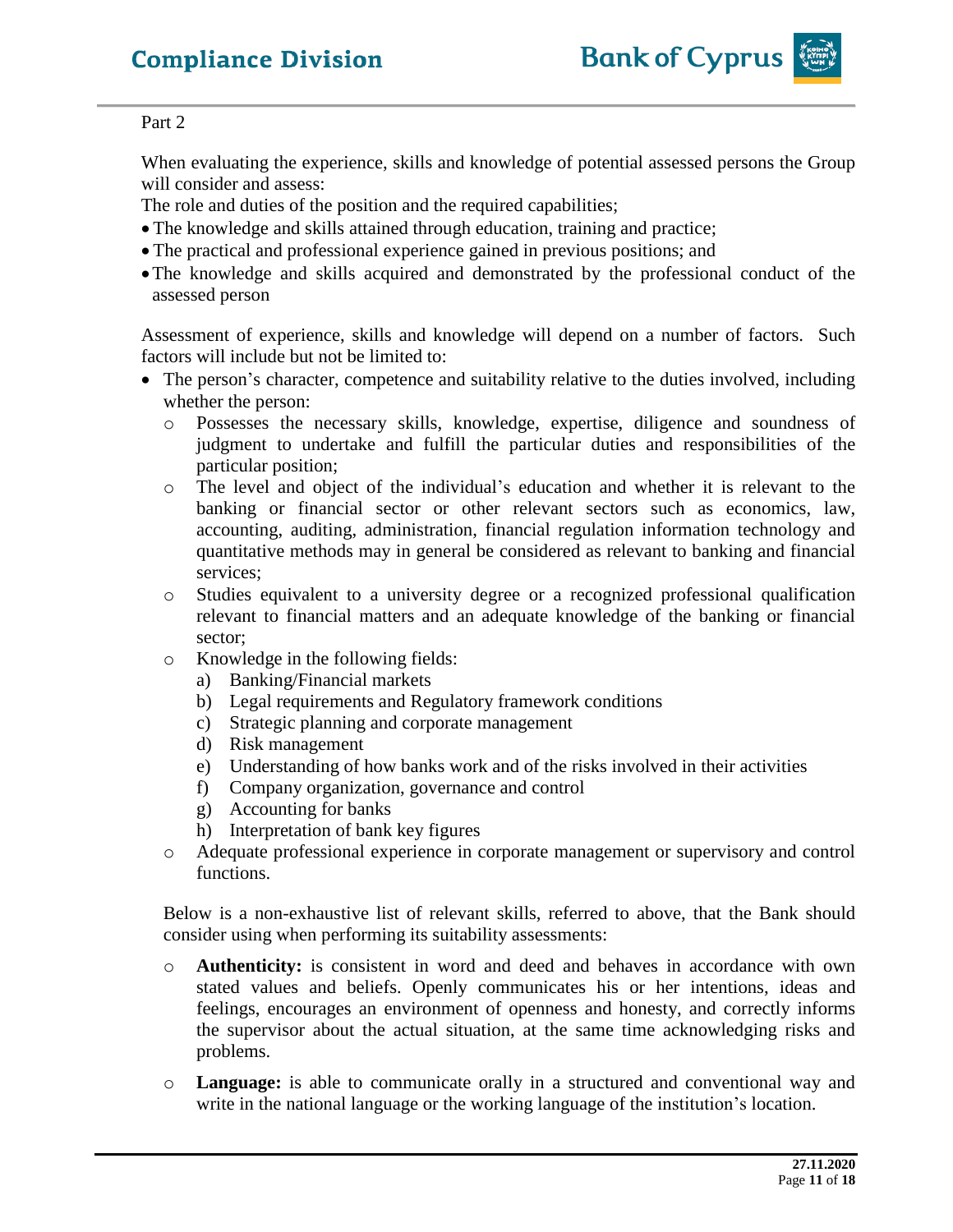

- o **Decisiveness:** takes timely and well-informed decisions by acting promptly or by committing to a particular course of action, for example by expressing his or her views and not procrastinating.
- o **Communication:** is capable of conveying a message in an understandable and acceptable manner, and in an appropriate form. Focuses on providing and obtaining clarity and transparency and encourages active feedback.
- o **Judgement:** is capable of weighing up data and different courses of action and coming to a logical conclusion. Examines, recognises and understands the essential elements and issues. Has the breadth of vision to look beyond his or her own area of responsibility, especially when dealing with problems that may jeopardise the continuity of the undertaking.
- o **Customer and quality-oriented:** focuses on providing quality and, wherever possible, finding ways of improving this. Specifically, this means withholding consent from the development and marketing of products and services and to capital expenditure, e.g. on products, office buildings or holdings, in circumstances where he or she is unable to gauge the risks properly owing to a lack of understanding of the architecture, principles or basic assumptions. Identifies and studies the wishes and needs of customers, ensures that customers run no unnecessary risks and arranges for the provision of correct, complete and balanced information to customers.
- o **Leadership:** provides direction and guidance to a group, develops and maintains teamwork, motivates and encourages the available human resources and ensures that members of staff have the professional competence to achieve a particular goal. Is receptive to criticism and provides scope for critical debate.
- o **Loyalty:** identifies with the undertaking and has a sense of involvement. Shows that he or she can devote sufficient time to the job and can discharge his or her duties properly, defends the interests of the undertaking and operates objectively and critically. Recognises and anticipates potential conflicts of personal and business interest.
	- o **External awareness:** monitors developments, power bases and attitudes within the undertaking. Is well-informed on relevant financial, economic, social and other developments at national and international level that may affect the undertaking and also on the interests of stakeholders and is able to put this information to effective use.
	- o **Negotiating:** identifies and reveals common interests in a manner designed to build consensus, while pursuing the negotiation objectives.
	- o **Persuasive:** is capable of influencing the views of others by exercising persuasive powers and using natural authority and tact. Is a strong personality and capable of standing firm.
	- o **Teamwork:** is aware of the group interest and makes a contribution to the common result; able to function as part of a team.
	- o **Strategic acumen:** is capable of developing a realistic vision of future developments and translating this into long-term objectives, for example by applying scenario analysis. In doing so, takes proper account of risks that the undertaking is exposed to and takes appropriate measures to control them.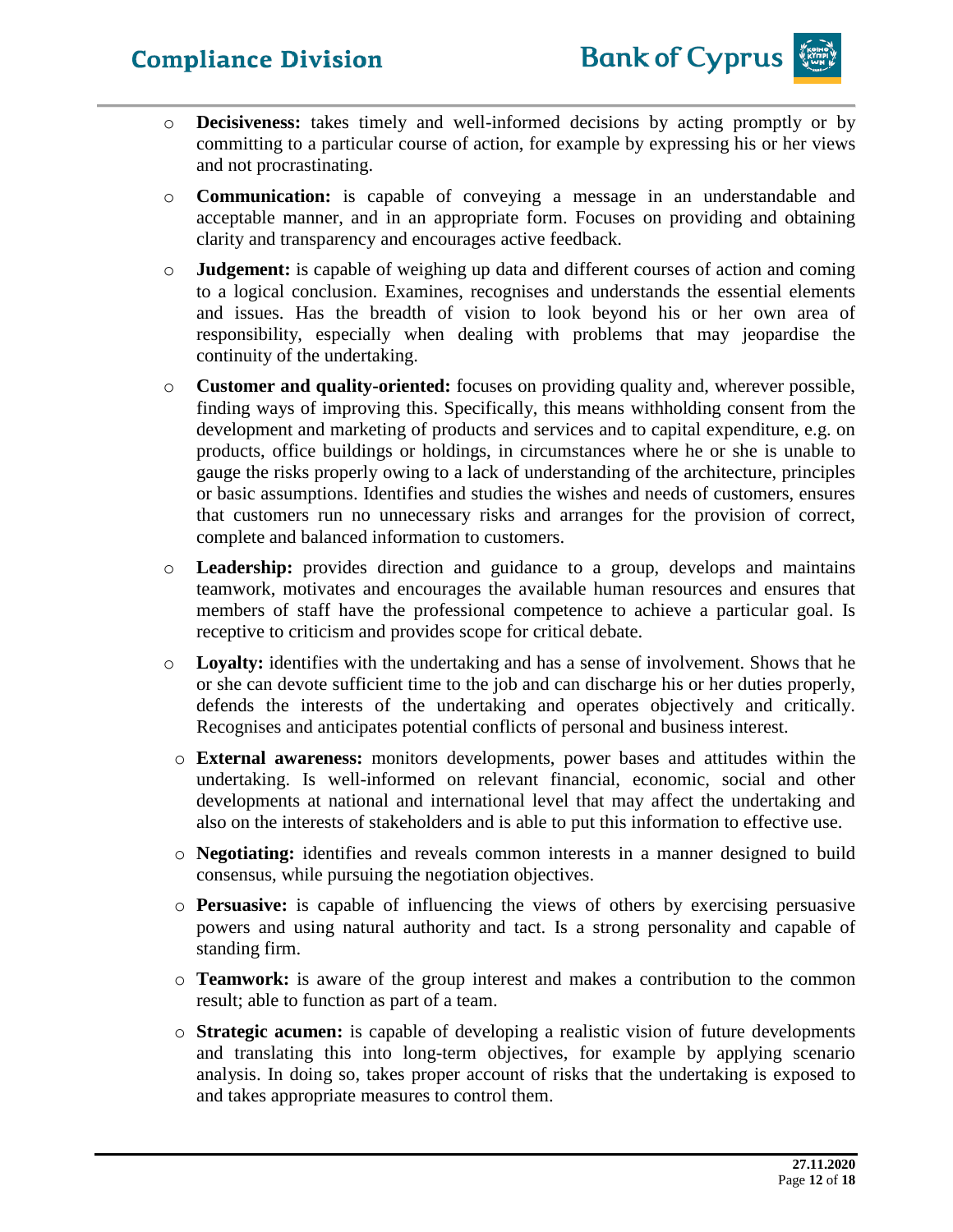

- o **Stress resistance:** is resilient and able to perform consistently even when under great pressure and in times of uncertainty.
- o **Sense of responsibility:** understands internal and external interests, evaluates them carefully and renders account for them. Has the capacity to learn and realises that his or her actions affect the interests of stakeholders.
- o **Chairing meetings:** is capable of chairing meetings efficiently and effectively and creating an open atmosphere that encourages everyone to participate on an equal footing; is aware of other people's duties and responsibilities.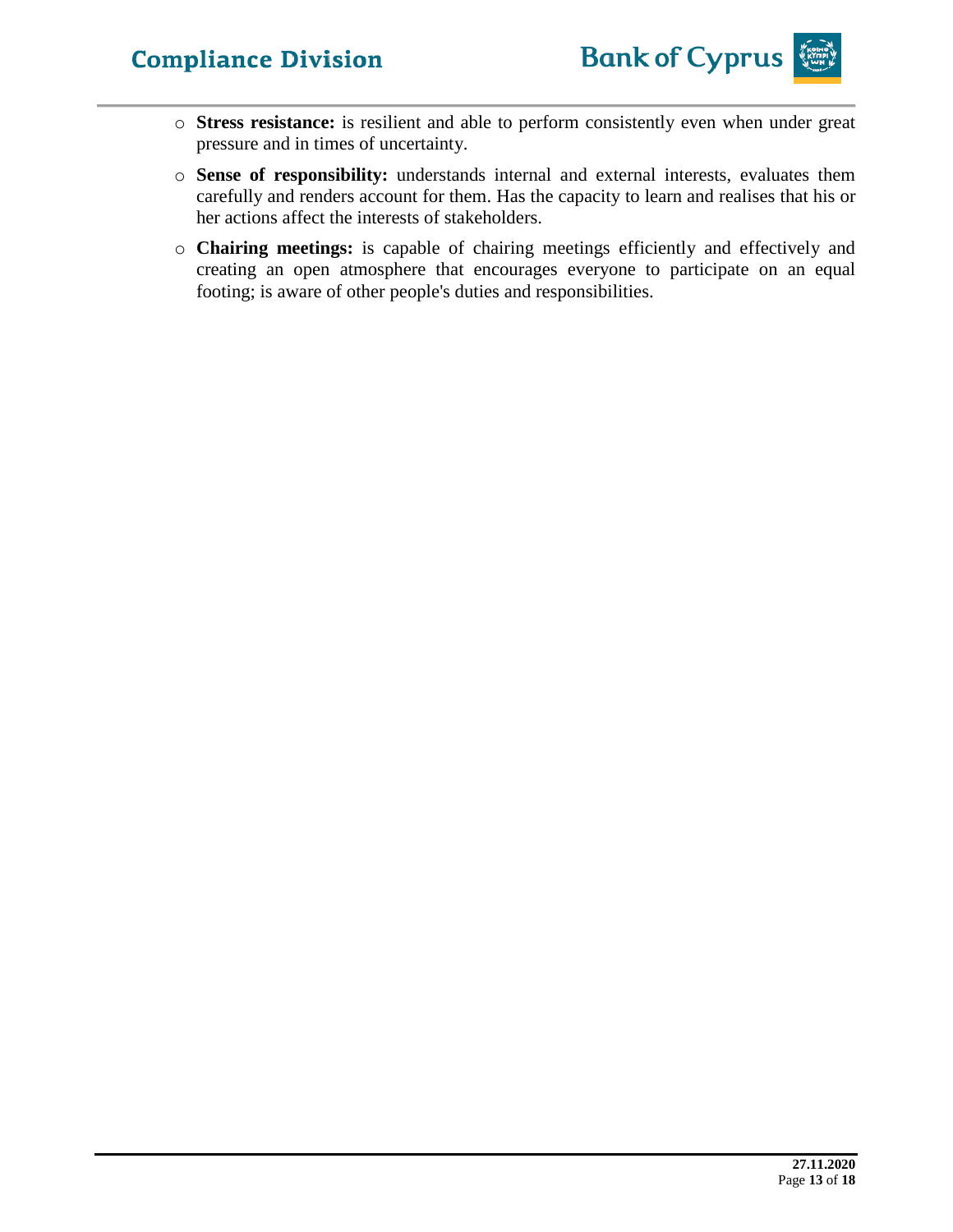

## **Part 3**

The evaluation of governance criteria will depend on the following:

- The person does not have a potential conflict of interest in performing the duties of the assessed person position or, if there is a conflict of interest, the Bank must conclude that the conflict will not create a material risk that the person will fail to perform properly the duties of the position.
- The individual is able to commit the necessary time to his duties
- The individual's ability to perform his duties independently without undue influence from others
- The overall composition of the Board, the collective knowledge and experience
- Where the person is also a member of the board or manager of one or more entities, the proposed appointment is not incompatible with other positions held by the same person and does not create conflict of interest
- The number of directorships which may be held by a member of the Board at the same time shall not exceed the following combinations of directorships at the same time: oOne executive directorship and two non-executive directorships or
	- oFour non-executive directorships

(executive or non-executive directorships held within the same group count as a single directorship, while directorships which do not pursue predominantly commercial objectives shall not count)

In exceptional cases the CBC may authorize members of the Board to hold one additional nonexecutive directorship

## **Independence of mind criteria**

When assessing the person's ability to perform their duties independently, without undue influence from other persons the following should be considered:

a) The necessary behavioral skills including:

- Courage, conviction and strength to effectively assess and challenge the proposed decisions of other members of the Management Body
- Ability to ask questions to the executives; and
- Ability to resist 'group think'
- b) Conflicts of interest to an extent that would impede their ability to perform their duties independently and objectively

#### **Independence criteria**

A member is regarded as not being independent if it meets one or more of the Independence criteria (Appendix 2 of the Board of Directors Manual). The mere fact of meeting one or more situations does not immediately disqualify a person from being independent. In such a case the Bank must be able to demonstrate to the CBC why the member should be considered independent.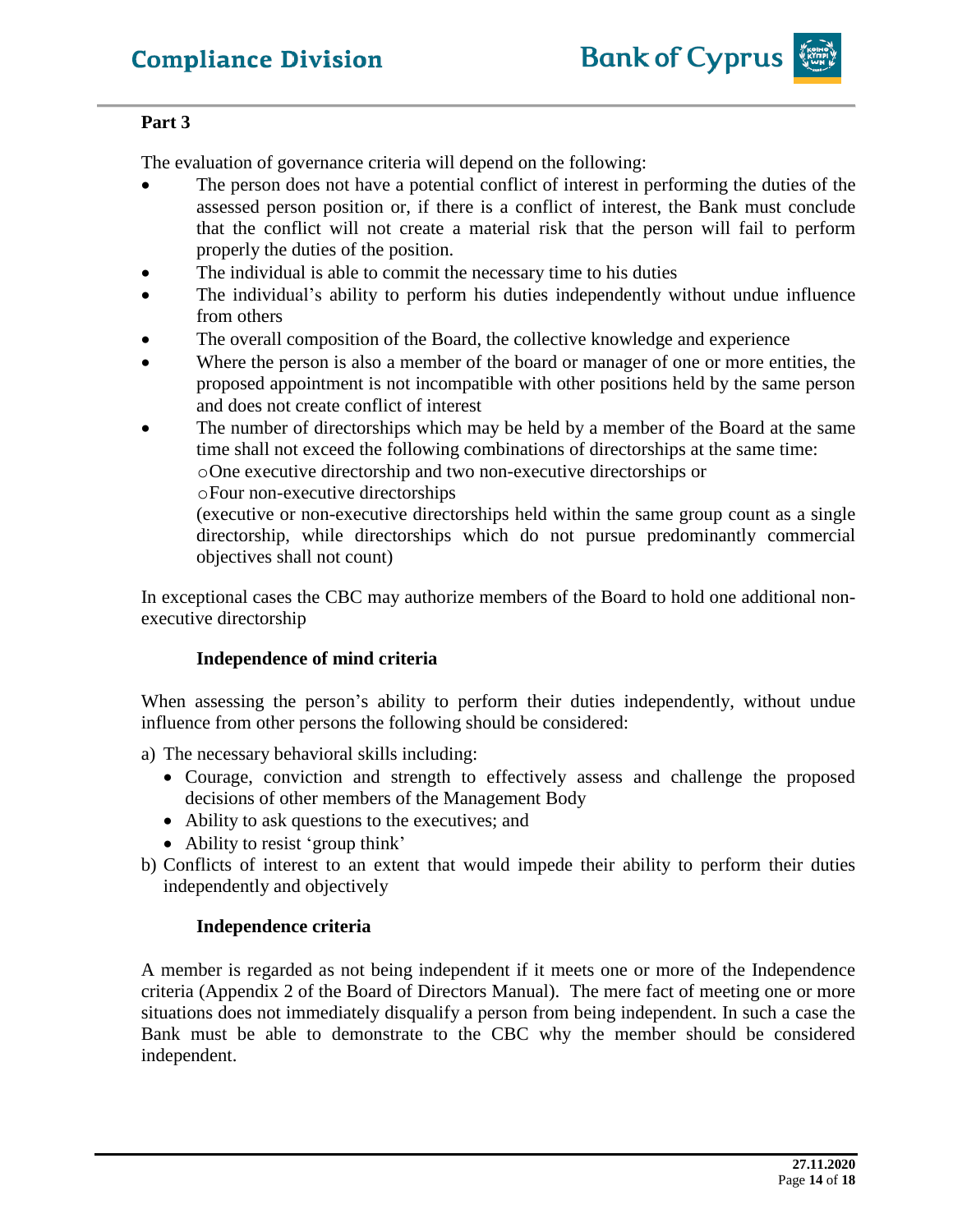

## **Appendix B**

#### **Information to be provided by any assessed person**

- 1) CBC Questionnaire
- 2) ECB Personal Data Statement
- 3) A current CV including position held and key area of responsibility, the number of subordinates, the activities and size of the employer etc.
- 4) A certified copy of current passport/id\*
- 5) Certified copies of academic qualifications\*
- 6) Certified copies of professional qualifications\*
- 7) Recent Original Police Report from the police authorities of country of residence (if this is not provided a criminal background check from relevant agencies could serve purpose)
- 8) Recent certificate of non-bankruptcy or confirmation from internal means/channels (e.g. ARTEMIS system)
- 9) Two personal references. Ensure that one of the references is from the most recent employer.
- 10) Consent to Personal Data Processing (for the Bank's KYC purposes)

Additionally, candidate members of the Management Body must also provide the following:

- 11) Declaration as per Articles of Association (article 92)
- 12) Declaration as per art. 2.13 of the Irish Companies Act 2014
- 13) Confidentiality declaration
- 14) Conflict of Interest declaration
- 15) CSE Independence declaration
- 16) CSE Annex 18
- 17) MiFID declaration
- 18) Market Abuse declaration

#### *\*Certified by lawyer or Apostile or by the Head of Legal Services in BOC Group*

The CD performs a preliminary assessment of any assessed person and submits a report to the NCGC. Once the NCGC recommends the appointment to the Board, then the above information is collected by the CD who submits the assessment report to the CBC.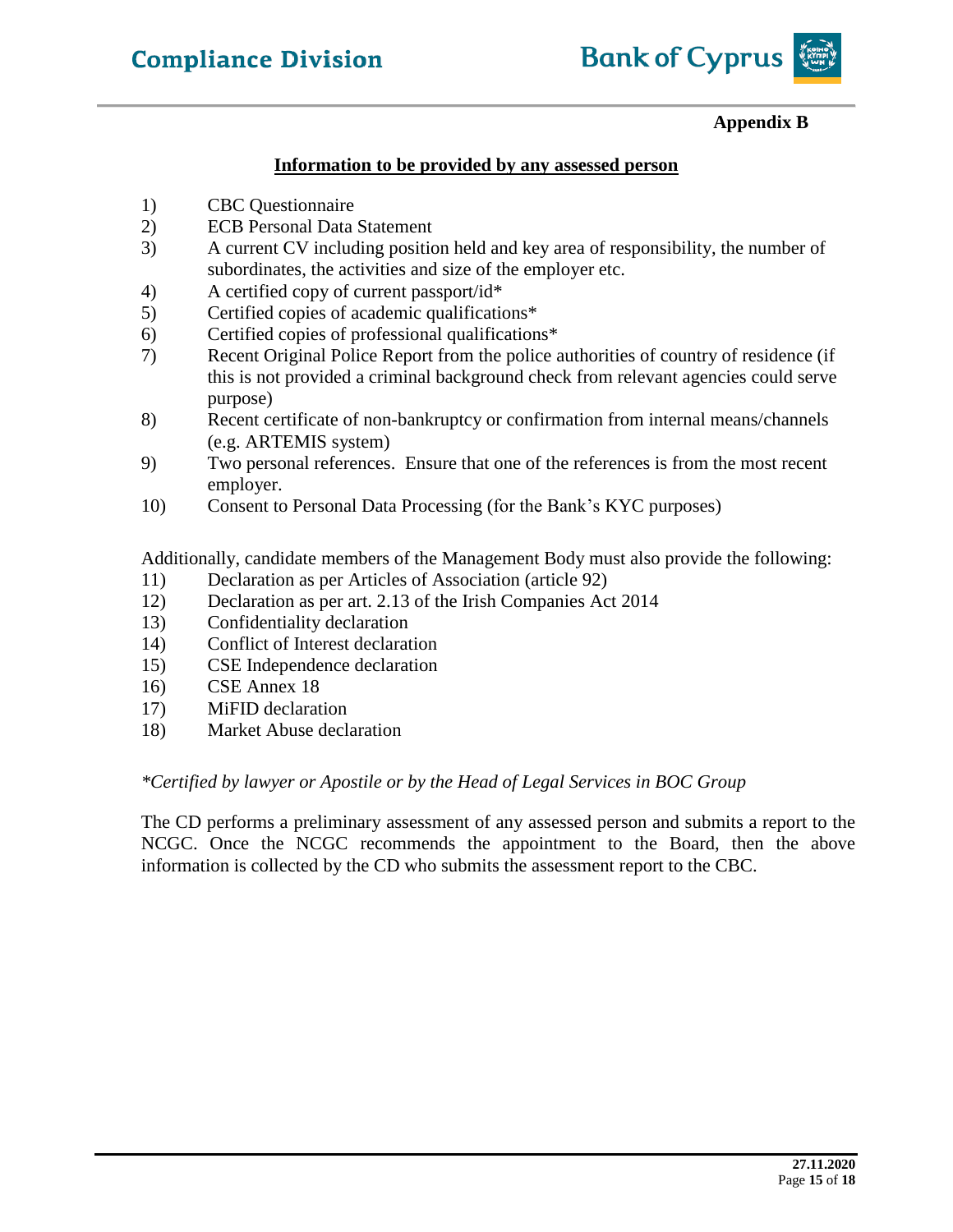

## **Appendix C**

#### **RESPONSIBILITIES IN RELATION TO ASSESSMENT OF FITNESS & PROBITY**

| Board<br>of<br>Directors | The application of this Policy and the assessment of the fitness and probity of assessed<br>persons is the responsibility of the Board. However, the Board may, in accordance with this<br>Policy, delegate all or some of its functions to a committee of the board or to particular<br>officers or employees of the Group.<br>The Board is committed to ensuring that each person who holds an assessed person position<br>has the appropriate skills and experience in line with the role that they hold, and will make all<br>final determinations on the fitness and probity of assessed persons.                                                                                                                                                                                                                                                                                                          |
|--------------------------|-----------------------------------------------------------------------------------------------------------------------------------------------------------------------------------------------------------------------------------------------------------------------------------------------------------------------------------------------------------------------------------------------------------------------------------------------------------------------------------------------------------------------------------------------------------------------------------------------------------------------------------------------------------------------------------------------------------------------------------------------------------------------------------------------------------------------------------------------------------------------------------------------------------------|
| <b>NCGC</b>              | The NCGC has the ultimate responsibility for<br>Making recommendations for nomination to the Board<br>$\bullet$<br>Assessments of Board nominees<br>$\bullet$<br>Re-assessments of Board members<br>$\bullet$                                                                                                                                                                                                                                                                                                                                                                                                                                                                                                                                                                                                                                                                                                   |
|                          | Annually reviewing the key function holder position and MRTs<br>With the assistance of the CD and the Company Secretary, it is responsible for providing the<br>necessary supporting evidence for the recommendation to the Board on these matters.<br>Furthermore the Committee must implement a framework to achieve diversity in the Board<br>within a reasonable amount of time and a framework for the sound and appropriate<br>recruitment process for the nomination, selection, reappointment and succession of the<br>members.                                                                                                                                                                                                                                                                                                                                                                         |
|                          | The Committee must ensure that the shareholders are informed in good time through the<br>Bank's website and through printed form during the Annual General Meeting with regard to:<br>The requirements of the position<br>The profile of the candidate<br>٠<br>The fact that the appointment is subject to the approval of the CBC/ECB.                                                                                                                                                                                                                                                                                                                                                                                                                                                                                                                                                                         |
| <b>HRRC</b>              | The HRRC is responsible to review succession planning for Senior Management annually and<br>to approve the organizational structure of the Bank whenever there are changes or at least<br>annually.                                                                                                                                                                                                                                                                                                                                                                                                                                                                                                                                                                                                                                                                                                             |
| <b>CEO</b>               | The CEO with the assistance of the Human Resources Division has a significant input on the<br>succession plans and makes recommendations to the HRRC and on the assessments of the<br>assessed persons and makes recommendations to the NCGC.                                                                                                                                                                                                                                                                                                                                                                                                                                                                                                                                                                                                                                                                   |
| Company<br>Secretary     | The Company Secretary must act as a source of information and advice to members of the<br>Management Body and facilitate the flow of information within the Management Body and its<br>committees, between senior management and non-executive directors and between Heads of<br>internal control functions and non-executive directors. Among other duties he must:<br>Arrange induction programmes for non-executive Directors, assist the Chairperson in<br>assessing and meeting the training needs of members<br>Assist the Chairman in the annual evaluation of individual members<br>٠<br>Provide sufficient information to shareholders for the election of director, including:<br>A description of the individual's qualifications, experiences and competences<br>$\circ$<br>A description of the roles and responsibilities for that particular vacancy<br>$\circ$<br>Time commitment expected<br>O |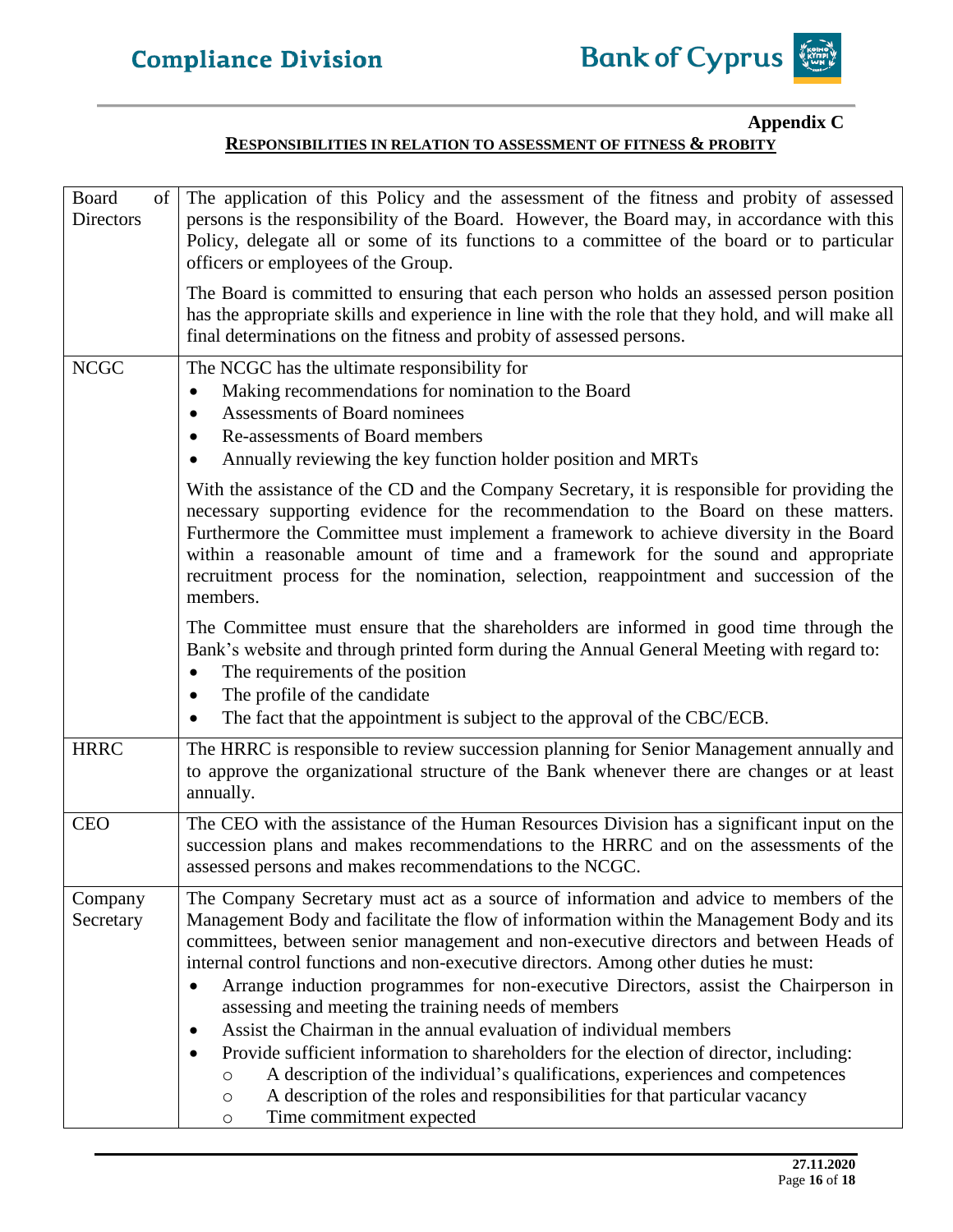

|                         | An explanation why the Board considers the appointment of that individual<br>$\circ$<br>appropriate                                                                                                                                                                                                                                                                                                                                                                                                                                                                                                                                                                                                                                                                                                                                                                                                                                                                                                                                                                                                                                                                                                                                                                                                                                                                                                                                                                                                                                                                                                                                                                                                                                                        |
|-------------------------|------------------------------------------------------------------------------------------------------------------------------------------------------------------------------------------------------------------------------------------------------------------------------------------------------------------------------------------------------------------------------------------------------------------------------------------------------------------------------------------------------------------------------------------------------------------------------------------------------------------------------------------------------------------------------------------------------------------------------------------------------------------------------------------------------------------------------------------------------------------------------------------------------------------------------------------------------------------------------------------------------------------------------------------------------------------------------------------------------------------------------------------------------------------------------------------------------------------------------------------------------------------------------------------------------------------------------------------------------------------------------------------------------------------------------------------------------------------------------------------------------------------------------------------------------------------------------------------------------------------------------------------------------------------------------------------------------------------------------------------------------------|
|                         | Liaise/cooperate with CD                                                                                                                                                                                                                                                                                                                                                                                                                                                                                                                                                                                                                                                                                                                                                                                                                                                                                                                                                                                                                                                                                                                                                                                                                                                                                                                                                                                                                                                                                                                                                                                                                                                                                                                                   |
|                         | Keep an updated record of all subsidiary boards                                                                                                                                                                                                                                                                                                                                                                                                                                                                                                                                                                                                                                                                                                                                                                                                                                                                                                                                                                                                                                                                                                                                                                                                                                                                                                                                                                                                                                                                                                                                                                                                                                                                                                            |
| CD                      | The CD is responsible to ensure that all individuals and committees who have a responsibility<br>under this Policy fulfill their responsibilities in a timely and diligent manner by:<br>Ensuring that appropriate fit and proper assessments are carried out for each assessed<br>person.<br>Gathering information for assessments in relation to existing assessed persons or<br>$\bullet$<br>candidates for appointment to the Management Body.<br>Making submissions about any matters that are relevant to a particular assessment of an<br>$\bullet$<br>assessed person's suitability and ensuring that the appropriate reporting to the relevant<br>supervisory authorities is completed.<br>Following up any queries or clarifications requested by the authorities.<br>$\bullet$<br>Maintaining an archive of all submissions to regulators and supervisory bodies.<br>$\bullet$<br>Ensuring that matters relating to this Policy are brought to the attention of the NCGC.<br>$\bullet$<br>Ensuring that the Group takes all reasonable steps to protect the information and<br>$\bullet$<br>documents collected for fit and proper assessments from misuse, unauthorized access,<br>modification or disclosure.<br>Maintaining records of the suitability assessments on an individual and collective basis<br>$\bullet$<br>for the predefined period.<br>Reporting to the CBC by the 31 <sup>st</sup> of July on the composition of the Board, its committees<br>$\bullet$<br>and the composition of the boards of subsidiary companies as at $30th$ June annually.<br>The CD checks the plausibility of the information provided by the assessed person and if<br>necessary carries out its own investigation (internet, press archives etc). |
| Human                   | The Director of Human Resources:                                                                                                                                                                                                                                                                                                                                                                                                                                                                                                                                                                                                                                                                                                                                                                                                                                                                                                                                                                                                                                                                                                                                                                                                                                                                                                                                                                                                                                                                                                                                                                                                                                                                                                                           |
| Resource<br>Division    | Keeps and maintains an updated list of all assessed person positions and assessed persons<br>$\bullet$<br>in the Group, in addition to details of the competencies and training required for each<br>assessed person position.                                                                                                                                                                                                                                                                                                                                                                                                                                                                                                                                                                                                                                                                                                                                                                                                                                                                                                                                                                                                                                                                                                                                                                                                                                                                                                                                                                                                                                                                                                                             |
|                         | Annually prepares succession plans and submits to HRRC for approval<br>$\bullet$<br>Gathers information for assessments in relation to new key function holder positions; and<br>Provides assistance to the CEO for identification and assessment of assessed persons.                                                                                                                                                                                                                                                                                                                                                                                                                                                                                                                                                                                                                                                                                                                                                                                                                                                                                                                                                                                                                                                                                                                                                                                                                                                                                                                                                                                                                                                                                     |
| Internal                | Internal Audit in accordance with its risk-based procedures carries out periodic reviews of                                                                                                                                                                                                                                                                                                                                                                                                                                                                                                                                                                                                                                                                                                                                                                                                                                                                                                                                                                                                                                                                                                                                                                                                                                                                                                                                                                                                                                                                                                                                                                                                                                                                |
| Audit                   | relevant controls & procedures in relation to the Assessment of the Fitness & probity of<br>assessed persons, in order to provide assurance as to the effective implementation of the<br>provisions of this policy.                                                                                                                                                                                                                                                                                                                                                                                                                                                                                                                                                                                                                                                                                                                                                                                                                                                                                                                                                                                                                                                                                                                                                                                                                                                                                                                                                                                                                                                                                                                                        |
| Risk<br>Management      | Assesses and appoints persons holding open approvals and persons sitting on Credit<br>Committees.                                                                                                                                                                                                                                                                                                                                                                                                                                                                                                                                                                                                                                                                                                                                                                                                                                                                                                                                                                                                                                                                                                                                                                                                                                                                                                                                                                                                                                                                                                                                                                                                                                                          |
| All assessed<br>persons | All must adhere to the rules of this policy.                                                                                                                                                                                                                                                                                                                                                                                                                                                                                                                                                                                                                                                                                                                                                                                                                                                                                                                                                                                                                                                                                                                                                                                                                                                                                                                                                                                                                                                                                                                                                                                                                                                                                                               |